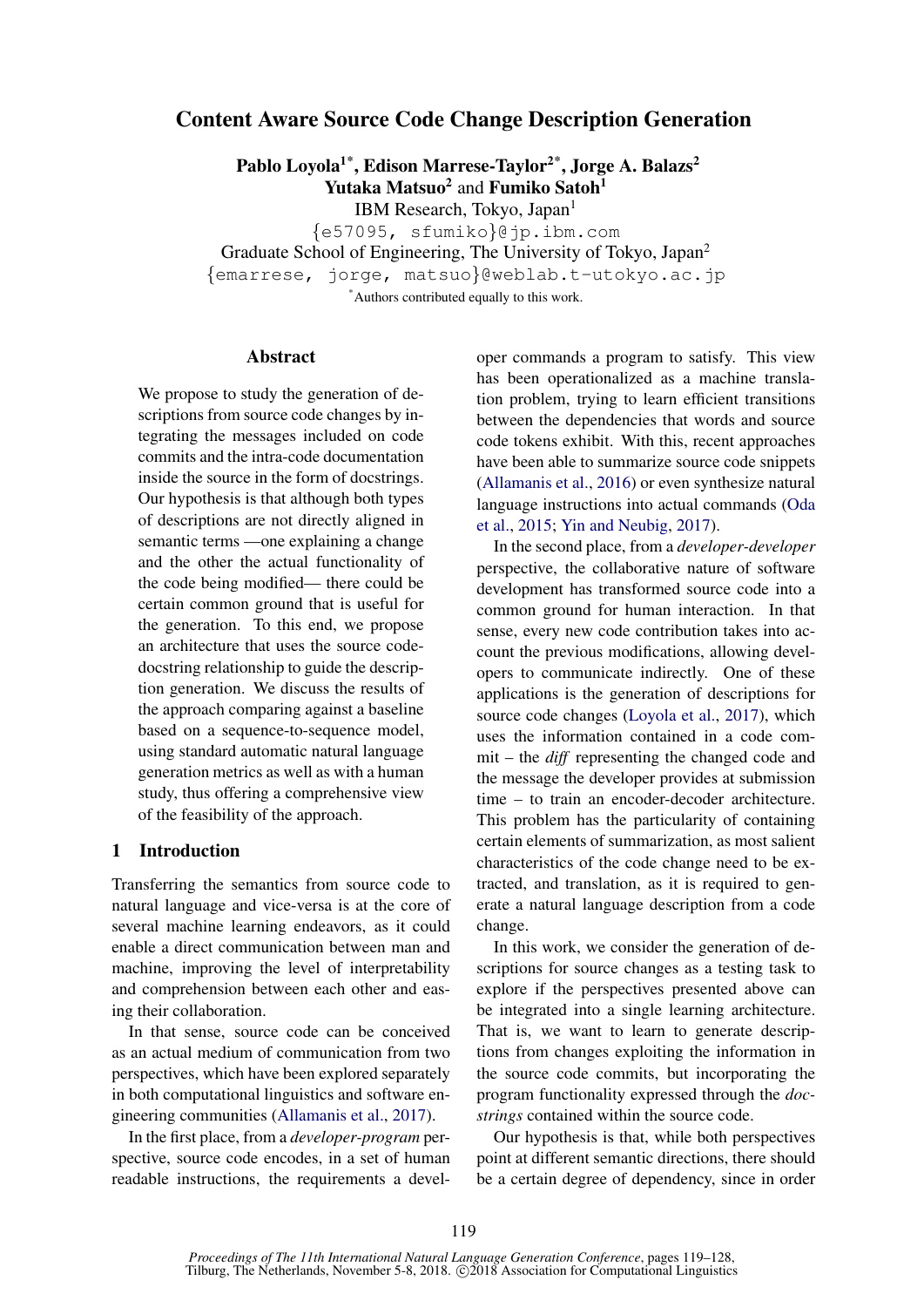to perform a change on the code the developer first needs to understand its functionality. Moreover, we consider that integrating these two perspectives could contribute to alleviate the issues that current approaches for generating descriptions from source code change present, such as the hallucination in the generation, where generated descriptions are syntactically correct but that do not keep any semantic relationship with the actual code change, and also the inability of the model to produce descriptions with a relevant amount of detail.

We propose an approach that, given a code change, compresses the information associated to the docstrings within the file being modified and uses it as an additional context when selecting the next word from the output vocabulary. We also reported an exploratory approach that generates a mask to be used at decoding time that considers the inter-perspective distances based on a bilingual embedding.

In addition to integrating change descriptions and source code documentation, we also explore how to represent the code change itself. Previous work on description generation has relied on the output from the *diff* command, which provides a distinction between the portions of the source code that were added and removed. Such data source has been treated just as a sequence of source code tokens, such as in the case of [Loyola et al.](#page-9-2) [\(2017\)](#page-9-2). In contrast, we explore an architectural variation where we use two encoders to obtain a more expressive signal from the source code perspective, which can lead to a better natural language generation.

We constructed a dataset by merging both change history and docstring data from several real world open source projects to evaluate our approach. We reported the results on standard translation-based metrics as well through a user study using a crowd-sourcing, to get a more qualitative estimation of the performance of the model.

Our results show that, on average, incorporating a signal from the content of the source code file has a positive impact on the performance of the model. We consider these results could open the door to further research that considers the generation of descriptions from software artifacts from a more systemic perspective. The source code and data for this approach is available at: [https:](https://github.com/epochx/py-commitgen) [//github.com/epochx/py-commitgen](https://github.com/epochx/py-commitgen).

# 2 Related Work

The emergence of unifying paradigms that explicitly relate programming and natural languages in distributional terms [\(Hindle et al.,](#page-8-2) [2012\)](#page-8-2) and the availability of large corpus mainly from open source software opened the door for the use of language modeling for several tasks [\(Raychev et al.,](#page-9-3) [2015\)](#page-9-3). Examples of this are approaches for learning program representations [\(Mou et al.,](#page-9-4) [2016\)](#page-9-4), bug localization [\(Huo et al.,](#page-8-3) [2016\)](#page-8-3), API suggestion [\(Gu et al.,](#page-8-4) [2016\)](#page-8-4) and code completion [\(Ray](#page-9-5)[chev et al.,](#page-9-5) [2014\)](#page-9-5).

Source code summarization has received special attention, ranging from the use of information retrieval techniques to the addition of physiological features such as eye tracking [\(Rodeghero et al.,](#page-9-6) [2014\)](#page-9-6). In recent years several representation learning approaches have been proposed, such as [\(Al](#page-8-1)[lamanis et al.,](#page-8-1) [2016\)](#page-8-1), where the authors employ a convolutional architecture embedded inside an attention mechanism to learn an efficient mapping between source code tokens and natural language keywords. More recently, [Iyer et al.](#page-8-5) [\(2016\)](#page-8-5) proposed a encoder-decoder model that learns to summarize from Stackoverflow data, which contains snippets of code along with descriptions.

Both approaches share the use of attention mechanisms [\(Bahdanau et al.,](#page-8-6) [2014\)](#page-8-6) to overcome the natural disparity between the modalities when finding relevant token alignments. Although we also use an attention mechanism, we differ from them in the sense we are targeting the changes in the code rather than the description of a file.

In terms of specifically working on code change summarization, Cortés-Coy et al. [\(2014\)](#page-8-7); [Linares-](#page-9-7)Vásquez et al. [\(2015\)](#page-9-7) propose a method based on a set of rules that considers the type and impact of the changes, and [Buse and Weimer](#page-8-8) [\(2010\)](#page-8-8) combines summarization with symbolic execution. The use of representation learning based models has been also explored recently, such as the work of [Loyola et al.](#page-9-2) [\(2017\)](#page-9-2) and [Jiang et al.](#page-8-9) [\(2017\)](#page-8-9). Both approaches make use of an encoderdecoder architecture, which receives code change, in the form of a *diff* output and the associated message submitted by the contributor.

In terms of ad-hoc datasets, we can mention [Zhong et al.](#page-9-8) [\(2017\)](#page-9-8) for questions, SQL queries, [Oda et al.](#page-9-0) [\(2015\)](#page-9-0) for pseudo code in Python, and more recently [Barone and Sennrich](#page-8-10) [\(2017\)](#page-8-10) for code-docstrings from Python projects on GitHub.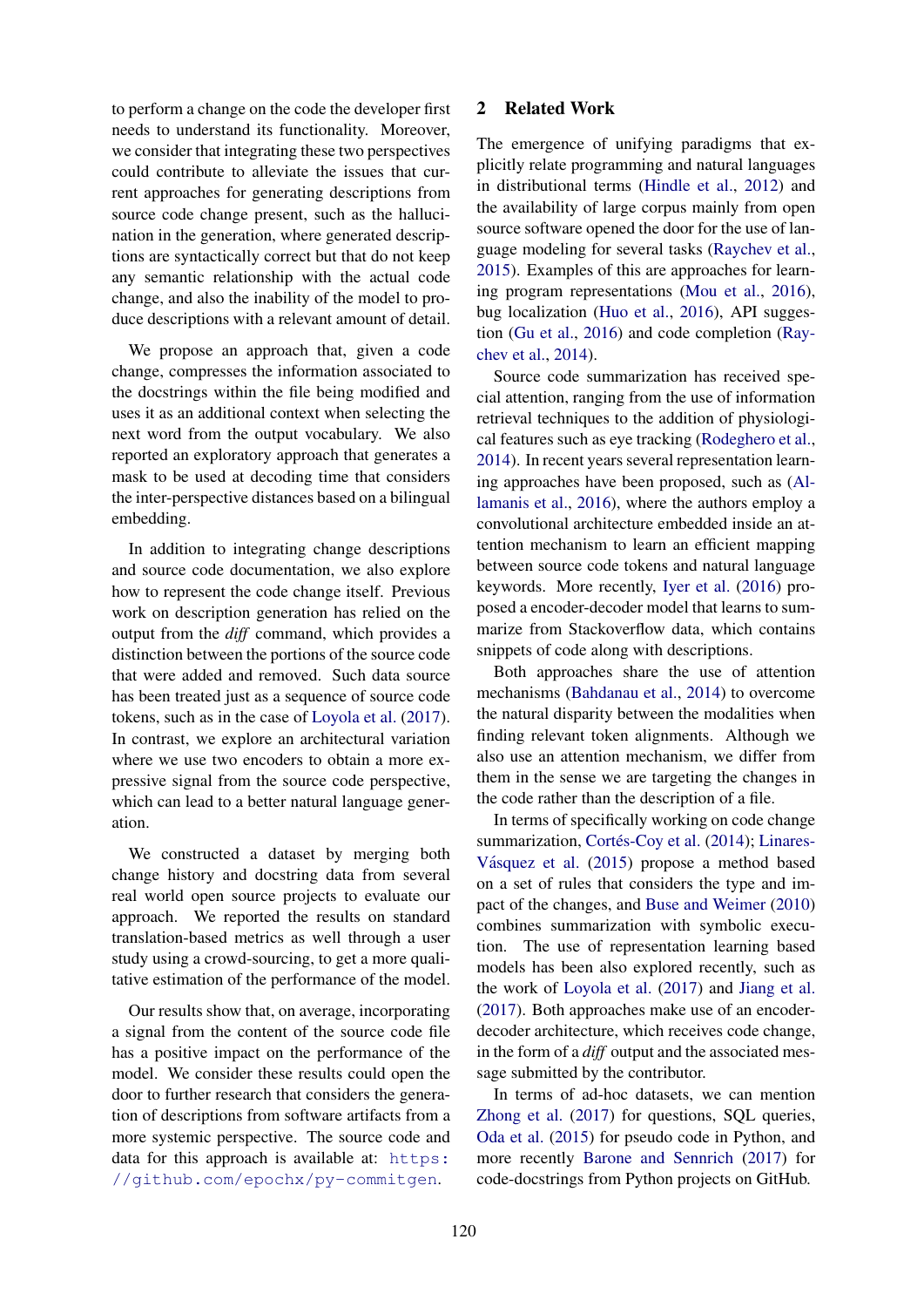### 3 Proposed Approach

Our starting point is the code commit, understood as a pair conformed by (i) the differences in the source code obtained as the output of the  $diff<sup>1</sup>$  $diff<sup>1</sup>$  $diff<sup>1</sup>$ command and (ii) the associated message the committer provided to explain the action.

Therefore, for a given software project we can formalize our available data as the set of its T versions  $v_1, \ldots, v_T$ . Commits are well-defined for every pair of consecutive project versions  $\Delta_{t-1}^t(v) \rightarrow \text{Commit}_t$ , so we end up with a total of  $T$  commits, each associated to a project version. With this, we model each commit as a tuple  $(C_t, N_t)$ , where  $C_t$  is a representation of the code changes associated to  $v$  in time  $t$ , and  $N_t$  is a representation of its corresponding natural language (NL) accompanying message. Concretely,  $C_t$  corresponds to the set of code tokens associated to the commit that was applied to a certain file  $F_{C_t}$ , based on the *atomicity* assumption. In principle, we do not assume this set of source code tokens is ordered in a sequential fashion, allowing us to also represent it as a bag of tokens.

Let  $\mathcal C$  be the set of code changes and  $\mathcal N$  be the set of all descriptions in NL. We consider a training corpus with  $T$  code snippets and message pairs  $(C_t, N_t)$ ,  $1 \le t \le T$ ,  $C_t \in \mathcal{C}$ ,  $N_t \in \mathcal{N}$ . Then, for a given code snippet  $C_k \in \mathcal{C}$ , our goal is to train a model to produce the most likely description  $N^*$ .

Following [Loyola et al.](#page-9-2) [\(2017\)](#page-9-2), we start building our models upon a vanilla encoder-decoder model that at training time receives *(diff, message)* pairs. We use an attention-augmented architecture [\(Luong et al.,](#page-9-9) [2015\)](#page-9-9) with a bi-directional LSTM as encoder. Let  $X_t = x_1, \ldots, x_n$  be the embedded input code sequence  $C_t = c_1, \ldots, c_n$  as extracted from the *diff*. After feeding these through our encoder, we have a set of vectors  $H = h_1, \ldots, h_n$ that represent the input. This is later given to the decoder, in our case also an LSTM, such that the probability of a description is modeled as the product of the conditional next-word probabilities,  $\frac{1}{10}$  $p(n_i|n_1,\ldots,n_{i-1}) \propto W_c[s_i;a_i],$  where  $N_t =$  $n_1, \ldots, n_m$  corresponds to the message tokens,  $\propto$ denotes a softmax operation,  $s_i$  represents the decoder hidden state and  $a_i$  is the contribution from the attention model on the input.  $W_c$  is a trainable combination matrix. The decoder repeats the recurrence until a fixed number of words or the special *EOS* token is generated.

1 http://man7.org/linux/man-pages/man1/diff.1.html

The attention contribution  $a_i$  is defined as  $a_i =$  $\sum_{j=1}^{n} \alpha_{i,j} \cdot h_j$ , where  $h_j$  is a hidden state associated to the input and  $\alpha_{i,j}$  is a score obtained using the general attention scheme [\(Luong et al.,](#page-9-9) [2015\)](#page-9-9),  $\alpha_{i,j} = \frac{\exp\left(h_i^{\top} W_a s_i\right)}{\sum_{i}^n \exp\left(h_i^{\top} W_i\right)}$  $\frac{\exp(n_i \cdot Wasi)}{\sum_{j=1}^n \exp(n_i^T Wasi)}$ , where  $W_a$  is a trainable scoring matrix.

During training, the decoder iterates until the end-of-sentence token is reached. For generation, we approximate  $N^*$  by performing a beam search on the space of all possible summaries using the model output, with a beam size of 10 and a maximum message length equal to the maximum length of the inputs of the dataset.

This model considers a direct transition between *diffs* and messages extracted from source code commits. However, programs usually provide an additional relationship between source code and natural language, in the form of intracode documentation, commonly known as docstrings.

This documentation appears in multiple locations inside a source code file, usually aligned with a specific line or block, explaining its functionality. The information contained in a *code, docstring* pair is intrinsically local, i.e. the docstring is used as an additional source to support the understanding of a portion of a program beyond the solely internalization of the available source code. Listing [1](#page-2-0) presents an example of a real docstring as-sociated to a class from the Pytorch library<sup>[2](#page-0-0)</sup>. In this case we can see that the docstring provides an overall description of the functionality of the class and a summary of the required parameters.

<span id="page-2-0"></span>

| 1              | class LambdaLR(_LRScheduler):                              |
|----------------|------------------------------------------------------------|
| $\mathfrak{2}$ | ""Sets the learning rate of each parameter group to the    |
|                | initial lr                                                 |
| 3              | times a given function. When last_epoch = -1, sets initial |
|                | $lr$ as $lr$ .                                             |
| 4              | Args:                                                      |
| 5              | optimizer (Optimizer): Wrapped optimizer.                  |
| 6              | Ir_lambda (function or list): A function which             |
|                | computes a multiplicative                                  |
| $\tau$         | factor given an integer parameter epoch, or a              |
|                | list of such                                               |
| 8              | functions, one for each group in optimizer.                |
|                | param_groups.                                              |
| Q              | last_epoch (int): The index of last epoch. Default:        |
|                | $-1.$                                                      |
| 10             |                                                            |
| 11             | ,,,,,,                                                     |
| 12             | def _init_(self, optimizer, lr_lambda, last_epoch = -1):   |
| 13             | .                                                          |

Listing 1: Example of a docstring from a Pytorch module.

If we take a look at the changes committed to this specific class, we can find that most of the

<sup>2</sup>[https://github.com/pytorch/pytorch/](https://github.com/pytorch/pytorch/blob/master/torch/optim/lr_scheduler.py) [blob/master/torch/optim/lr\\_scheduler.py](https://github.com/pytorch/pytorch/blob/master/torch/optim/lr_scheduler.py)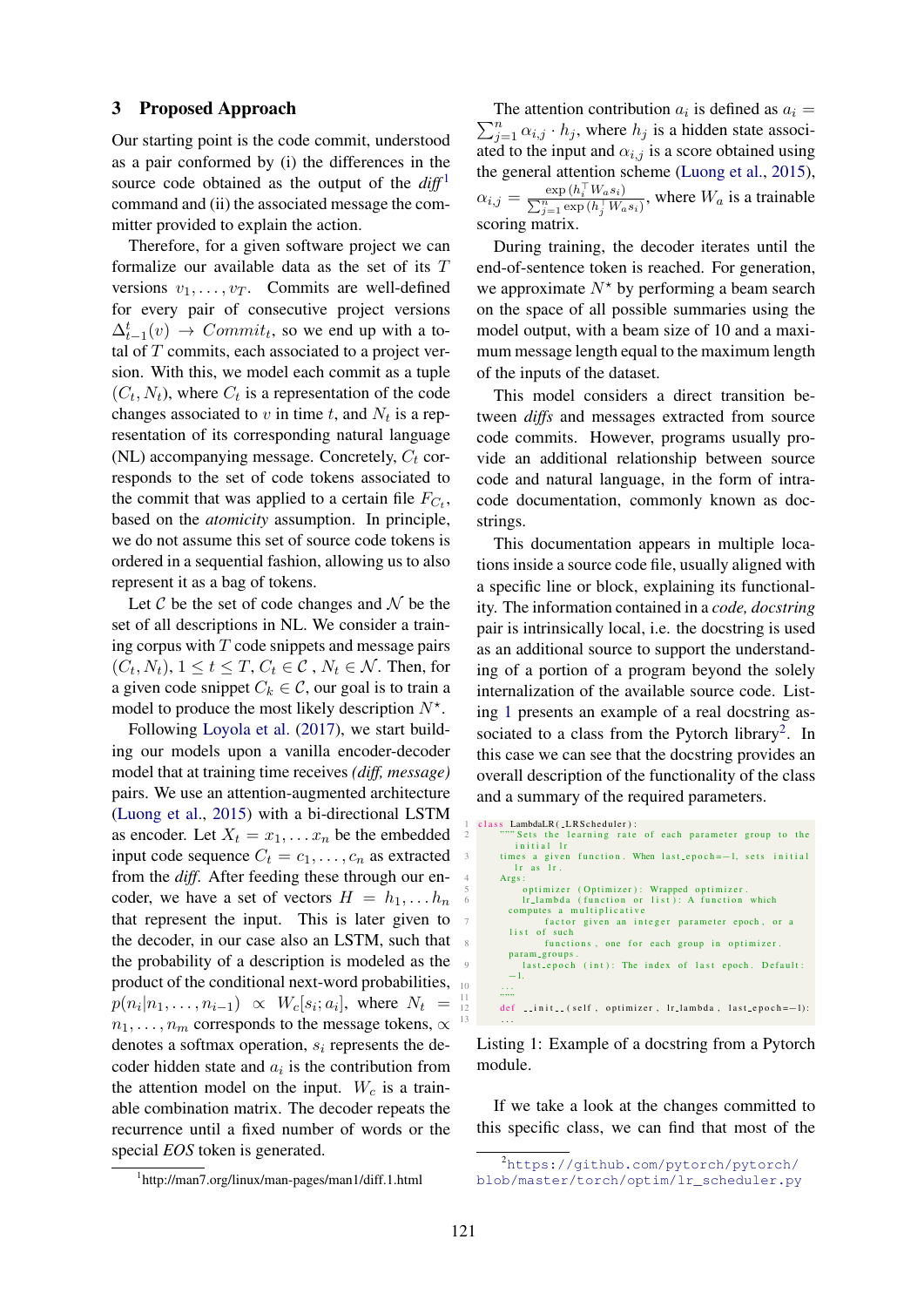commit messages associated keep certain relationship with the docstring. For example, a commit $3$ from August 8th, 2018 states:

```
Changed serialization
mechanism of LambdaLR
scheduler
```
Therefore, we are in the presence of two sets of pairs that provide information about the characteristics of a program from two different perspectives. A *(diff, message)* pair set that allow us to understand *why* and *how* changes are conducted over a given file, and a (*code, docstring)* that allow us to understand *what* is the functionality of such file.

Our goal is then to integrate both sources, i.e., to study how the local source code - natural language feature representations learned from the *(code, docstring)* pair can be used to support the generation of natural language descriptions from code changes. Our hypothesis is that while the *(diff, message)* and *(code, docstring)* pairs associated to a file are not pointing at the same semantic direction, they should share certain representational components, as both are centered on the information contained on the file: one trying to explain the code itself *(code, docstring)* and the other trying to explain changes on such code *(diff, message)*.

## 3.1 Content-aware encoder

We noted that the comments contained within a source file are related to the local functionality of its adjacent source code lines or blocks. In contrast, the message associated to a commit is related to the actual action carried out on the given file. Such message, in theory, is indirectly associated to the functionality of the code, i.e. the code was modified in a given way because its previous functional state led triggered in a developer the need to change it.

Motivated by this idea, we propose an augmented encoder that allows us to capture these relations. Again, let  $H = h_1, \ldots, h_n$  be the result of embedding and processing the input content extracted from  $C_t$ . We extract the code and associated docstring of the total r lines of file  $F_{C_t}$ . With this, we model each code and docstring line as a sequence of tokens  $L_k^c = x_1^c, \dots, x_p^c$  and  $L_k^d = x_1^d, \dots, x_q^d$ , of length p and q respectively. We use BiLSTMs to encode both sequences independently, as follows.

$$
\vec{h}_i^c = \overrightarrow{\text{LSTM}}(x_i^c, \vec{h}_{i-1}^c)
$$
 (1)

$$
\overleftarrow{h}_i^c = \overleftarrow{\text{LSTM}}(x_i^c, \overleftarrow{h}_{i+1}^c) \tag{2}
$$

$$
\vec{h}_i^d = \overrightarrow{\text{LSTM}}(x_i^d, \vec{h}_{i+1}^d)
$$
 (3)

$$
\overline{h}_i^d = \overleftarrow{\text{LSTM}}(x_i^d, \overline{h}_{i+1}^d)
$$
 (4)

As Figure [1](#page-3-0) shows, we concatenate the last hidden state corresponding to each code and docstring vector to obtain a representation for each line  $h^k = [\vec{h}_p^c; \vec{h}_p^c; \vec{h}_q^d; \vec{h}_q^d]$ , with  $k = 1, \dots, r$ .

Finally, we use a standard LSTM to model the dependency across the r code/docstring line vectors and take the last hidden state as a means of aggregating and representing the content of both the code and docstring in  $F_{C_t}$ . This summarizing vector is concatenated to each  $h_i$  coming from the *diff*-level representation. The decoding phase works in a way analogous to the vanilla encoderdecoder model.

#### 3.2 Content-aware decoder

During our feasibility study, we empirically observed that there was a significant overlap between the source code vocabularies coming from the *diffs* and from the code extracted from the files, which in some cases reaches up to 90%.

Our intuition based on such observation is that we can consider both source code vocabularies as a single vocabulary, which is used in two different contexts. In other words, a defined set of source code tokens is conforming a bridge between the messages from the code changes and the docstrings.

To exploit such bridge we explored incorporating the information contained in the *(code, doc-*



<span id="page-3-0"></span>Figure 1: Diagram of our proposed content-aware encoder. It can be seen how the regular encoder hidden states  $h_1, \ldots, h_n$  (in green) are augmented using the representation extracted from the content and docstring in  $F_{C_t}$  (in blue).

<sup>3</sup><https://bit.ly/2zx4041>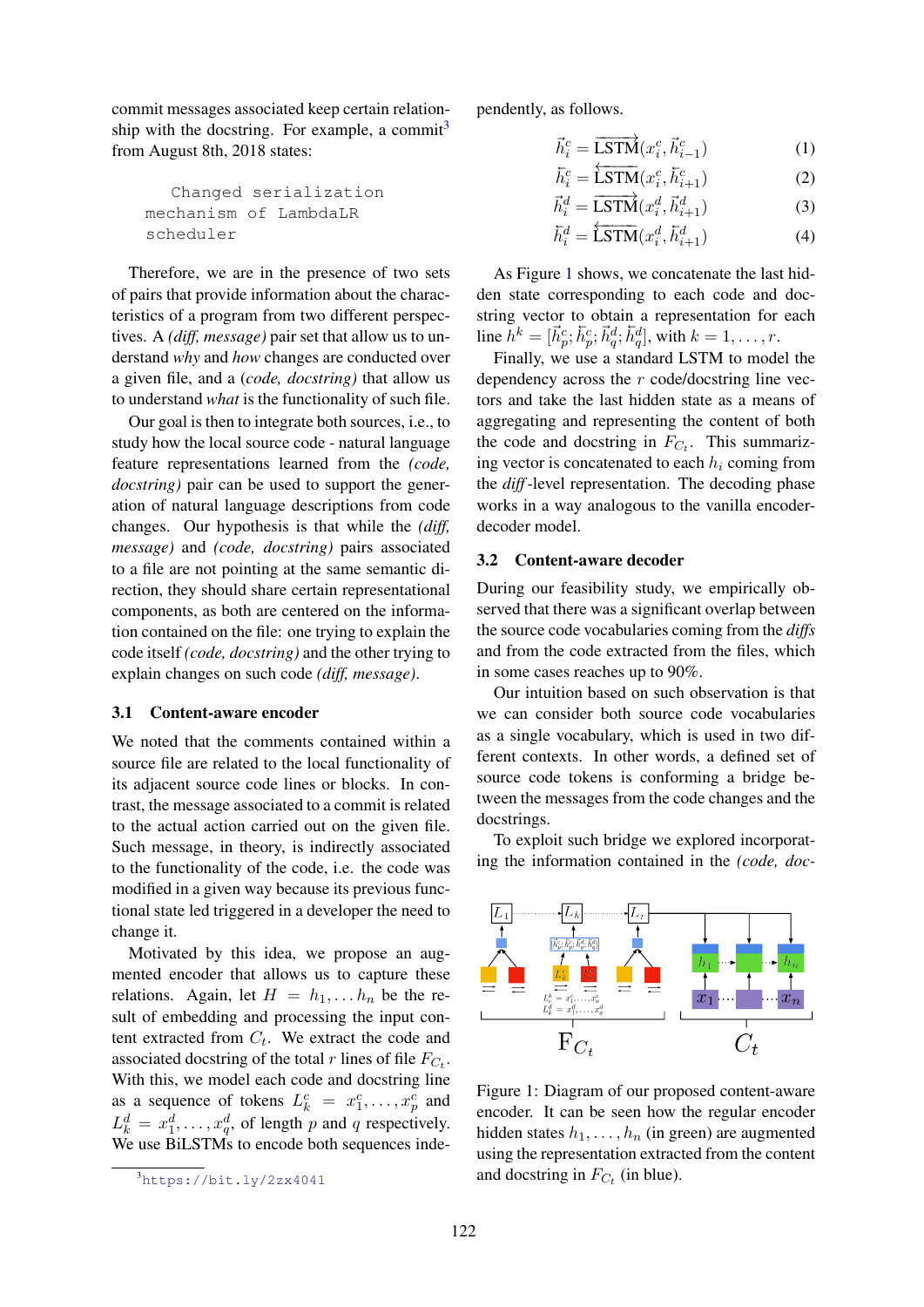*string*) pairs into the code change description generation by building a mask to guide the decoder. This mask is built upon co-occurrence patterns between message and docstring words, which are used to re-weight the scores the decoder is generating on the output vocabulary. Concretely, during inference our goal was to re-weight the probabilities that are passed to the beam search module.

As stated before, for each project, we have a set of code changes represented as pairs  $(C_t, N_t)$ , for  $C_t \in \mathcal{C}$  the set of *diff* outputs,  $N_t \in \mathcal{N}$  the set of messages submitted at commit time. On the other hand, for each commit-derived modified file associated to  $F_{C_t}$   $t = 1, \ldots, T$  we have a set of pairs *(code, docstring)*. We train bilingual word embeddings between the set of source code content and their associated docstring lines. The intuition behind this is that the docstring basically explains or translates to natural language— the functionality of a source code block. While this intuition is arguably not entirely true from a machine translation perspective, at least it allows us to obtain a shared feature space between code and docstring tokens. We adapted the approach by [Artetxe et al.](#page-8-11) [\(2017\)](#page-8-11), calling the output embedding *C-DC*.

In the second place, we construct another embedding space to combine the set of messages from the commits, and the docstrings, such that this embedding only contains natural language tokens. In this case we do not expect a high overlap between the vocabularies of each set, as they are pointing at different semantic directions —their intent is different. To build this embedding space, we use a standard word2vec [\(Mikolov et al.,](#page-9-10) [2013\)](#page-9-10) implementation, and call the resulting embedding *M-DC*.

Using the above embedding spaces as mappings, the approach works as follows. Given an input sequence  $C_t = c_1, \ldots, c_n$  from a *diff*, each of its tokens  $c_i$  used to query the *C-DC* embedding to obtain a set of k neighboring NL tokens  $K_t$ . For each NL token in  $K_t$ , we obtain its vector representation in *M-DC* and identify a medoid,  $med_{K_t}$ . We consider this medoid not only as the representative of  $K_t$ , but also indirectly of the associated source code token  $c_i$ . We then use this medoid vector and compute its distance to all the elements in the output message vocabulary OV present in *M-DC*,  $d_{t,i} = dist(med_{K_t}, i)$  for  $i \in OV$ . We repeat this process for all the source code tokens from the input *diff* sequence obtaining a distance matrix of  $n \times |OV|$ .

Finally, we compute the column-wise average distance, obtaining a vector  $d_s$  of size  $1 \times |OV|$ , which represents a compressed association between the input source code sequence  $C_t$  and the output vocabulary. This resulting vector is used during inference via a convex combination with the softmax vector  $l_{dec}$  output by the decoder  $l_{dec} = \alpha * l_{dec} + (1 - \alpha) * d_{C_t}$ . The modified vector is passed to the beam search, which selects the next tokens in a regular fashion. It should be noted that as the embedding training operations can be performed off-line, the inference overhead added by our mask is negligible, so there is almost no impact in terms of inference time.

# 3.3 Structure-aware encoder

Finally, we also explore a different take on the encoding phase. We note that the *diff* associated to a change has an inherent structure that allows us to distinguish the lines that were *added* and/or *removed*. In [Loyola et al.](#page-9-2) [\(2017\)](#page-9-2), the authors ignored such distinction and simply generated a single sequence by concatenating both added and removed parts. While this approach appears as a simple solution, we consider it limits the expressiveness of this input and introduce issues related to i) loss of the alignment between added and removed code within the source code file, and ii) source code token redundancy.

In order to overcome such issues, we propose to consider the *diff* explicitly as two inputs, one for the added tokens, and one for the removed tokens. We hypothesize that the quality and richness of the encoded input could be improved by comparing these two inputs in order to identify elements that may play a key semantic role in understanding the *diff*, both in terms of added or removed code chunks.

Concretely, let  $X_t^+ = x_1^+, \ldots, x_n^+$  and  $X_t^- =$  $x_1^-, \ldots, x_m^-$  be the embedded sequences of the concatenated added and removed code lines, as extracted from the  $diff$  associated to example  $C_t$ . We use a single embedding matrix  $E$  and the same bidirectional LSTM to encode both sequences.

$$
\vec{h}_i^+ = \overrightarrow{\text{LSTM}}(x_i^+, \vec{h}_{i-1}^+) \tag{5}
$$

$$
\bar{h}_i^+ = \overleftarrow{\text{LSTM}}(x_i^+, \bar{h}_{i+1}^+) \tag{6}
$$

$$
\vec{h}_i^- = \overrightarrow{\text{LSTM}}(x_i^-, \vec{h}_{i-1}^-) \tag{7}
$$

$$
\overline{h}_{i}^{-} = \overleftarrow{\text{LSTM}}(x_{i}^{-}, \overline{h}_{i+1}^{-})
$$
 (8)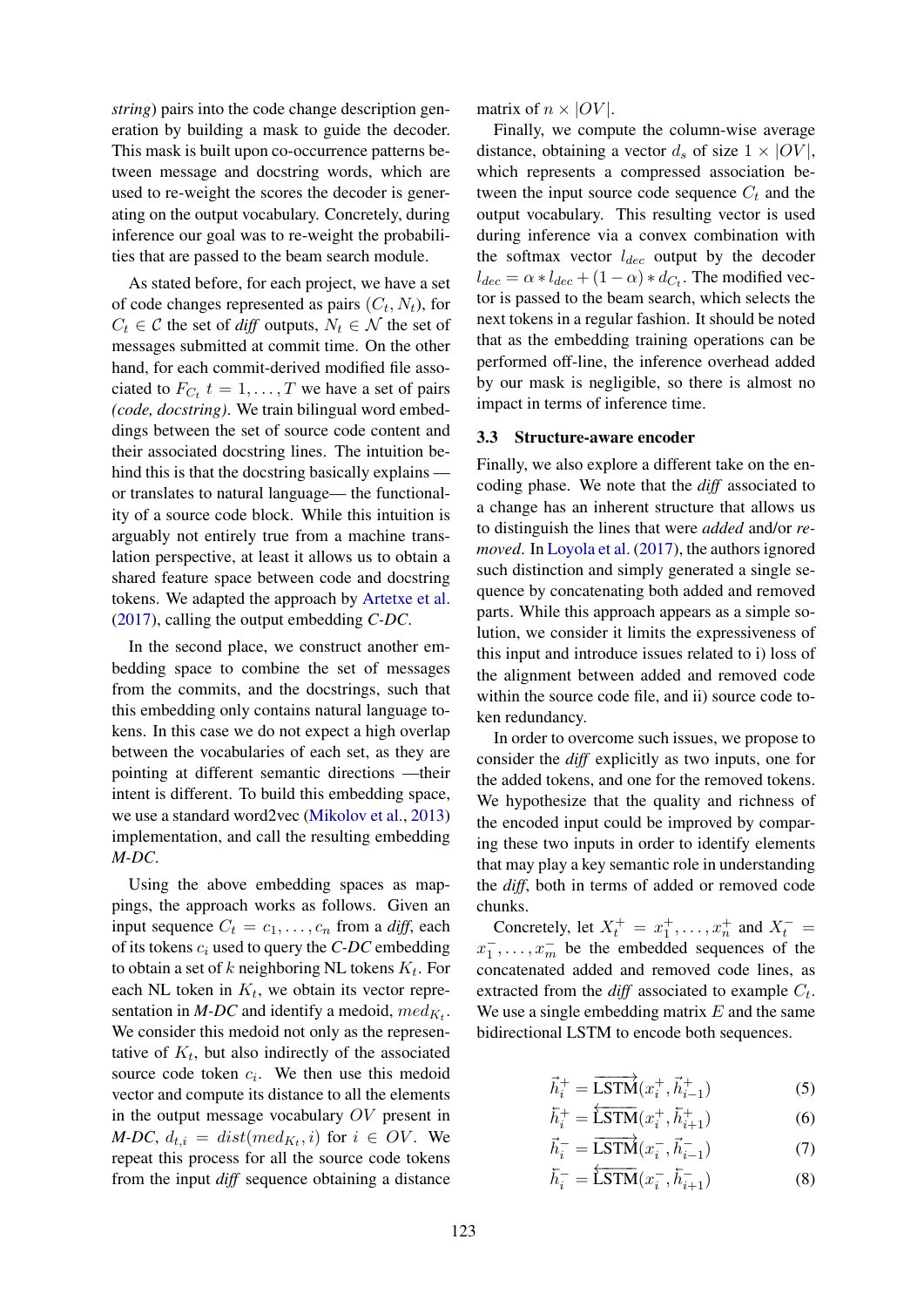We later apply two matching strategies over the resulting vector sequences, which are based on the multi-perspective matching operation by [Wang](#page-9-11) [et al.](#page-9-11) [\(2017\)](#page-9-11). The operation is built upon a cosine matching function  $f_m$ , which is used to compare two vectors, as follows.

$$
m = f_m(v_1, v_2; W) \tag{9}
$$

where  $v_1$  and  $v_2$  are two d-dimensional vectors,  $W \in \mathbb{R}^{l \times d}$  is a trainable parameter with the shape  $l \times d$ , l is the number of perspectives, and the returned value  $m$  is a *l*-dimensional vector  $m = [m_1, ..., m_k, ..., m_l]$ . Each element  $m_k \in m$ is a matching value from the  $k$ -th perspective, and it is calculated by the cosine similarity between two weighted vectors

$$
m_k = cosine(W_k \circ v_1, W_k \circ v_2) \qquad (10)
$$

where ∘ is the element-wise multiplication, and  $W_k$  is the k-th row of W, which controls the k-th perspective and assigns different weights to different dimensions of the d-dimensional space.

Full-Matching: In this strategy, each forward (or backward) vector  $\vec{h}_i^+$  (or  $\vec{h}_i^+$ ) is compared with the last time step of the forward (or backward) representation of the other sequence  $\vec{h}_m^-$  (or  $\vec{h}_m^-$ ).

$$
\begin{aligned}\n\vec{m}_i^{full} &= f_m(\vec{h}_i^+, \vec{h}_m^-; W^1) \\
\vec{m}_i^{full} &= f_m(\vec{h}_i^+, \vec{h}_m^-; W^2)\n\end{aligned} \tag{11}
$$

Maxpooling-Matching: In this strategy, each forward (or backward) vector  $\vec{h}_i^+$  (or  $\vec{h}_i^+$ ) is compared with every forward (or backward) vector of the other sequence  $\vec{h}_j^-$  (or  $\vec{h}_j^-$ ) for  $j \in 1...m$ , and only the maximum value of each dimension is retained.

$$
\vec{m}_i^{max} = \max_{j \in (1...m)} f_m(\vec{h}_i^+, \vec{h}_j^-; W^3)
$$

$$
\vec{m}_i^{max} = \max_{j \in (1...m)} f_m(\vec{h}_i^+, \vec{h}_j^-; W^4) \quad (12)
$$

where  $\max_{j \in (1...m)}$  is element-wise maximum.

These matching strategies are applied for both added and removed sequences. After, we concatenate each of the sequences of matching vectors and utilize another BiLSTM model to obtain a contextaware version each sequence. These two vector sequences are concatenated in the time dimension and provided to the decoder as context for the attention layer. Finally, to initialize the decoder, we concatenate the vectors from the last time-step of the BiLSTM models and aggregate them using an affine transformation. The decoder works analogously to the vanilla encoder-decoder case.

# 4 Empirical Study

Data: We consider real world open source Python projects. For our experiments using the contentaugmented encoder, we resorted to the codedocstring-corpus [\(Barone and Sennrich,](#page-8-10) [2017\)](#page-8-10). This dataset is a diverse parallel corpus of a hundred thousand Python functions with their docstrings, generated by scraping open source repositories on GitHub. In order to make our experiments comparable across settings, we only worked with projects that were also present in this dataset. We sorted the projects in the codedocstring-corpus according to their total number of commits in GitHub and chose the ones that contained at least 10,000 commits aiming at diversity in terms of topics. Specifically, in this paper we work with *Theano*, *astropy*, *nova*, *scikit-learn*, *mne-python*, *flocker* and *matplotlib*.

Following [Loyola et al.](#page-9-2) [\(2017\)](#page-9-2), we obtained all the *diff* files and the metadata associated to each commit, for a given project using the GitHub API. We also recovered information such as the author and message of each commit. The commit messages were processed using a modified version of the Penn Treebank tokenizer [\(Marcus et al.,](#page-9-12) [1993\)](#page-9-12). Besides using the rules defined by the original script, we replaced commit SHAs, commit author names and file names with generic tokens. In order to do so, we first collect the set of commit SHAs, committer names and project file names using the downloaded metadata for each commit. Each one of these lists is then matched against the words in the text to produce the output. Finally, we also removed certain repetitive patterns from the messages, such as the phrase *merge pull request*, keeping the rest of the content of each sequence, if any. Messages that solely contained these sequences were discarded as they provide no useful semantic information about the nature of the content of the commit. On the other hand, to obtain a representation of the source code content of each commit, we parsed the *diff* files and used a lexer [\(Brandl,](#page-8-12) [2016\)](#page-8-12) to tokenize their contents in a per-line fashion. We ignored docstrings and code comment tokens, as well as tokens contained in literal strings. For our structure-aware encoder, when parsing the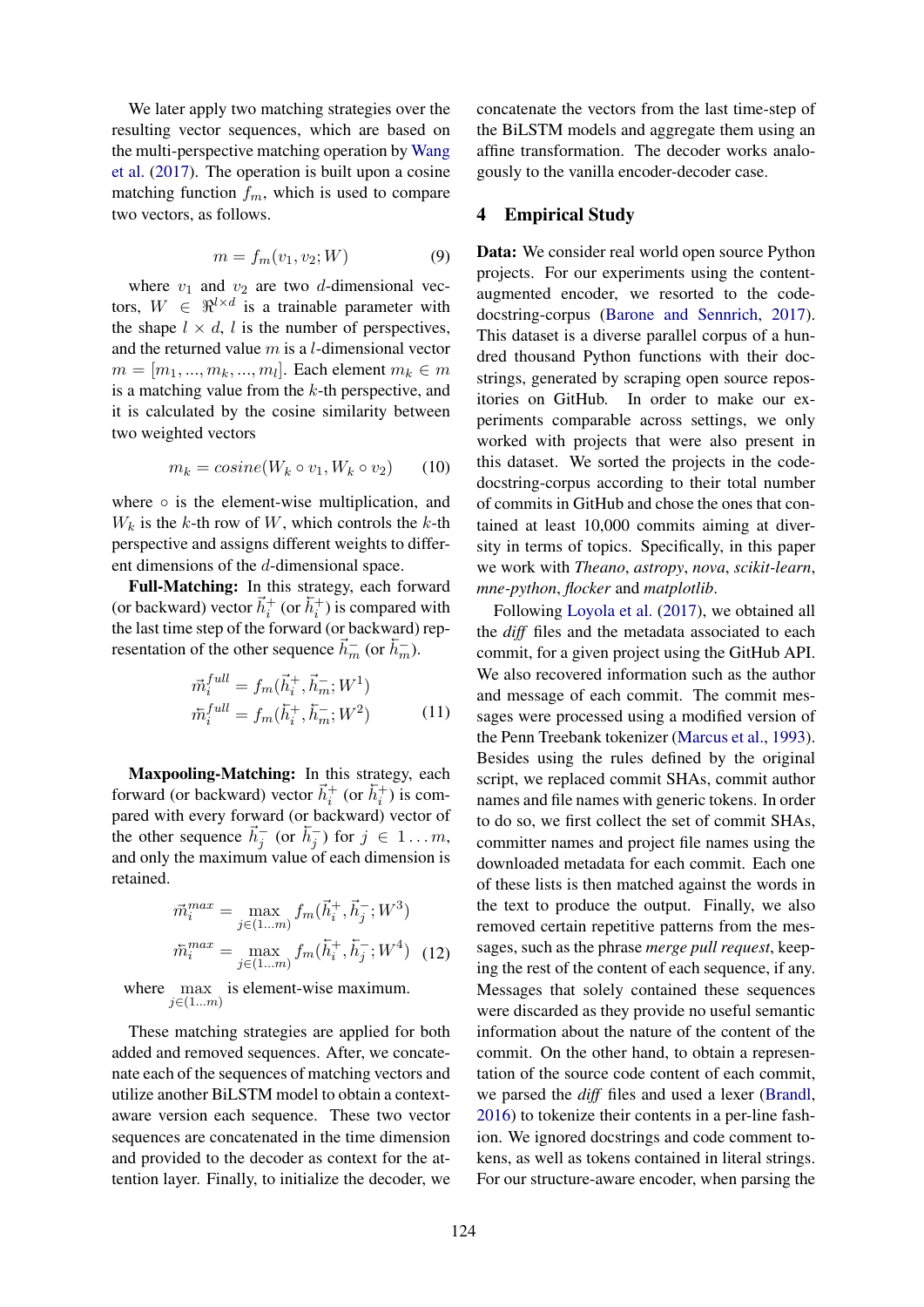*diff* file we separately extract the added and removed lines, while the rest of the pre-processing remains the same.

We discarded commits that modify more than a single file, thus we consider only *atomic* commits. To combine the commit data with the codedocstring-corpus, we found the set of files modified by the commits and discarded all the ones that modify a file not present in the examples from the code-docstring-dataset. With this list, we extract all the source code and docstring lines from the corpus in a per-line fashion. In this manner, we create a mapping that allows us to recover, for each commit in our examples, the content and docstring lines of the file that commit modifies. Table [1](#page-6-0) summarizes the size of our raw and pre-processed datasets.

| Project      | <b>Total</b> | Atomic | <b>Content</b> | <b>Structure</b> |
|--------------|--------------|--------|----------------|------------------|
| Theano       | 22,995       | 15.814 | 7.708          | 15.210           |
| astropy      | 19.599       | 12.195 | 4.708          | 11.896           |
| nova         | 13,400       | 18.110 | 4.617          | 17.412           |
| scikit-learn | 15.575       | 12,885 | 3.965          | 12.482           |
| mne-python   | 12.761       | 6.762  | 4.083          | 6.531            |
| flocker      | 16.027       | 11.702 | 4.707          | 10.821           |
| matplotlib   | 20,001       | 14.284 | 5.840          | 13,836           |

<span id="page-6-0"></span>Table 1: Number of commits available on each dataset subset. Both the Content and Structure subsets are obtained using the Atomic subset.

Evaluation: As stated in the previous section, the problem of generating descriptions from source code changes does not yet have a formal way of evaluation. As the problem has certain elements from both translation and summarization, in principle metrics such as BLEU [\(Papineni et al.,](#page-9-13) [2002\)](#page-9-13) seem to appear as feasible alternatives for evaluation in our case. BLEU is based on n-gram overlap between the gold standard and the generated sequences. Smoothing techniques are also applied to deal with cases in which certain generated n-grams are not found on the gold standard. In particular, for this work we use BLEU-4 and for smoothing we simply add  $\epsilon = 0.01$  to 0 counts.

On the other hand, we find METEOR [\(Lavie](#page-9-14) [and Agarwal,](#page-9-14) [2007\)](#page-9-14), a metric based on the alignment between hypothesis-reference pairs, which in turn is based on n-gram matching. Specifically, METEOR computes the alignment by comparing exact token matches, stemmed tokens and paraphrase matches. In addition to that, it also finds semantically similar tokens between hypotheses and references by using Word-Net synonyms. To obtain the final alignment, different overlap counts

are combined using several free parameters that are tuned to emulate various human judgment tasks. Although this gives METEOR some extra flexibility, it makes it context dependent, specifically in terms of language. In our case, we work with the latest version available (1.5) with the model pre-trained for English, using the included scripts to tokenize and normalize punctuation.

Finally, we also considered MEANT [\(Lo and](#page-9-15) [Wu,](#page-9-15) [2011\)](#page-9-15). Our interest in this metric derives from the fact that it considers the verb as a key element when evaluating. More specifically, MEANT is based on semantic role labels and uses the Kuhn-Munkres algorithm to find matches in a bipartite graph built upon semantic frames. Thus, this metric aims at aligning the generated and gold standard sequences by finding semantically equivalent passages focusing on the main action in each passage. Compared to other metrics, the main drawback of standard MEANT is that it requires the inputs to have been annotated with their corresponding semantic role labels, while also requiring a notion of semantic distance to use for matching frames. To this end, we work with MEANT 2.0 [\(Lo,](#page-9-16) [2017\)](#page-9-16), which is based on automatic SRL and word-embedding-based similarity for matching. For both requirements, we rely on SENNA [\(Collobert et al.,](#page-8-13) [2011\)](#page-8-13).

We trained our models using Adam [\(Kingma](#page-8-14) [and Ba,](#page-8-14) [2014\)](#page-8-14) with a learning rate of 0.001 with decay of 0.8 when there was no improvement in the validation loss. We used early stopping when the learning rate dropped below  $10^{-4}$ . For evaluation on the test set, we used the three automatic metrics introduced before.

In addition, we conducted a crowd-sourced human evaluation. Concretely, we selected the best validation models on each case and relied on Amazon Mechanical Turk to evaluate the results on 50 randomly-chosen examples from the test sets. Each turker was presented with the gold standard and the generated message, and was asked to rate the level of correlation between them, from 1 (min) to 5 (max). We randomly swapped the order in which the messages appear, to avoid the turkers from easily locating each message. To ensure the quality of the evaluation, we filtered turkers using a quiz-based qualification in which users had to prove they had basic knowledge of Python and GitHub. In addition, each example was shown to 3 different turkers.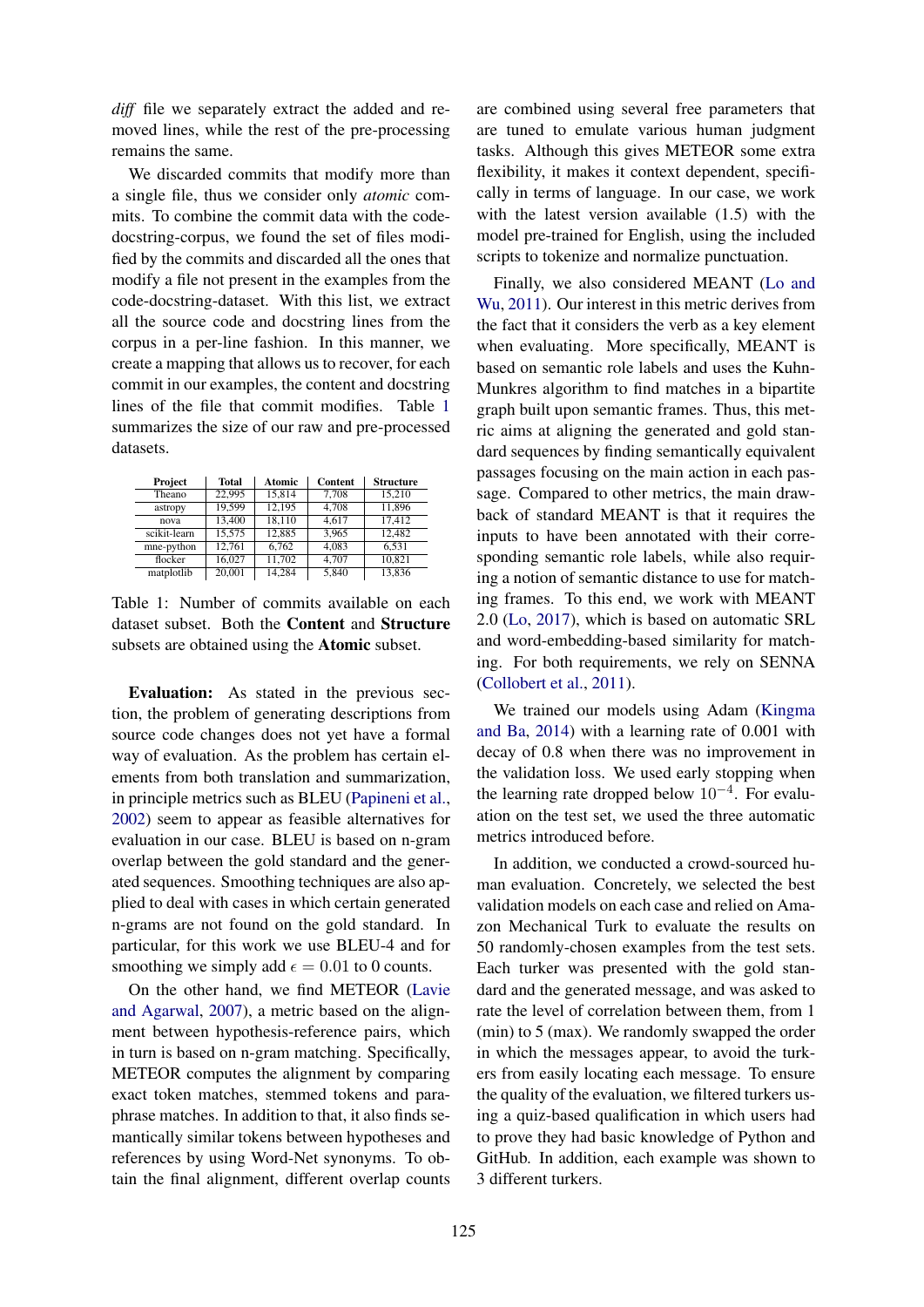## 5 Results and Discussion

Table [2](#page-8-15) summarizes our results in terms of all the evaluation metrics for both experiments, namely, i) the use of a content-aware encoder and ii) the use of the structure-aware encoder. In terms of notation, *Len* means the maximum length of the input sequence, *Use* refers to if content-aware and structure-aware was used (*No* means the standard baseline from [Loyola et al.](#page-9-2) [\(2017\)](#page-9-2)) . We see that in general, the usage of a context-aware encoder tends to increase performance, as the models with content perform better in 4 or 5 out of our 7 datasets, for each of the automatic evaluation metrics. These gains are also reflected in the average correlation scores from our human evaluation, where we can see that the content-aware models outperform the baseline in 4 datasets. In terms of sequence length, we observe that some content-aware models are able to outperform the baseline using shorter input-output pairs.

Regarding the usage of two linearized inputs, we see that the tendency is for the performance to decrease. This is evidenced in both automatic and human-based evaluation, where the majority of the structure-aware models perform worse than our baseline. We think this reinforces the urge for moving into a more ad-hoc representation in terms of structure, in which the code lines of the input *diff* are exploited thoroughly. Despite the fact that our current proposal goes in that direction, being designed to compare two sequential inputs, if these two inputs lack expressive power, still there is little the model can learn.

Comparing across models for a given automatic evaluation metric, we see a big difference in terms of their absolute values. In this sense, we note that MEANT offers scores that are arguably more lenient compared to BLEU and METEOR. We think the fact that these last two metrics are heavily based on n-gram overlap hinders their value. As MEANT essentially performs an action-based alignment between hypotheses and references, our intuition is that this could be a good direction in terms of evaluation, as the phenomenon to model is basically an action performed on a document, which is naturally articulated with a verb when summarizing the action performed (e.g. *Fix* a bug). Some empirical evidence about this was given by [Jiang et al.](#page-8-9) [\(2017\)](#page-8-9), who found that out of a sample of 1.6 M commit messages, roughly 47% of them begin with a verb and its direct object.

Regarding the mask-based approach, Table [3](#page-8-16) presents some results associated to a initial exploratory study considering a subset of the projects. In this case, we can see that while the results are in the order of magnitude of the best results associated to the previous approach for content integration, there is still no clear pattern in terms of which metrics is more reliable as indicator of generative performance. In that sense, we consider it is critical to work towards obtaining an ad-hoc metric that is better aligned with the actual performance of the generation.

One known limitation of the current approach is that while the the data coming from the code changes in intrinsically time dependent, for the case of the code-docstring source, we are just using a static version, therefore we are not considering how docstring documentation could also change over time. While we were aware that such decision has direct implication on the vocabulary matching, it was a necessary simplification given the available dataset.

Additionally, given that the results associated to the use of two encoders did not produce a relevant improvement , we believe that even a two-encoder configuration does not produce a sufficiently expressive signal to be used by the decoder. That makes us conclude that treating a code change just a set of token sequences is not enough to obtain considerable increments and that it is necessary to obtain such input from a more flexible perspective, for example, by using an explicit dependency graph between changes, or even more complex constructs such as differences of execution traces or abstract syntax trees.

# 6 Conclusion and Future Work

We studied how to model the generation of description from source code changes by integrating the intra-code documentation as a guiding element to improve the quality of the descriptions. While the results from the empirical study are not completely conclusive, we consider that adding this extra information on average contribute positively, measured in terms of standard NLP metrics as well as through a human study. For future work, we consider necessary to focus on the expressiveness of the feature representations learned from the encoder. In that sense, we will explore other ways to treat the source code change, such as exploiting their abstract syntax tree representation.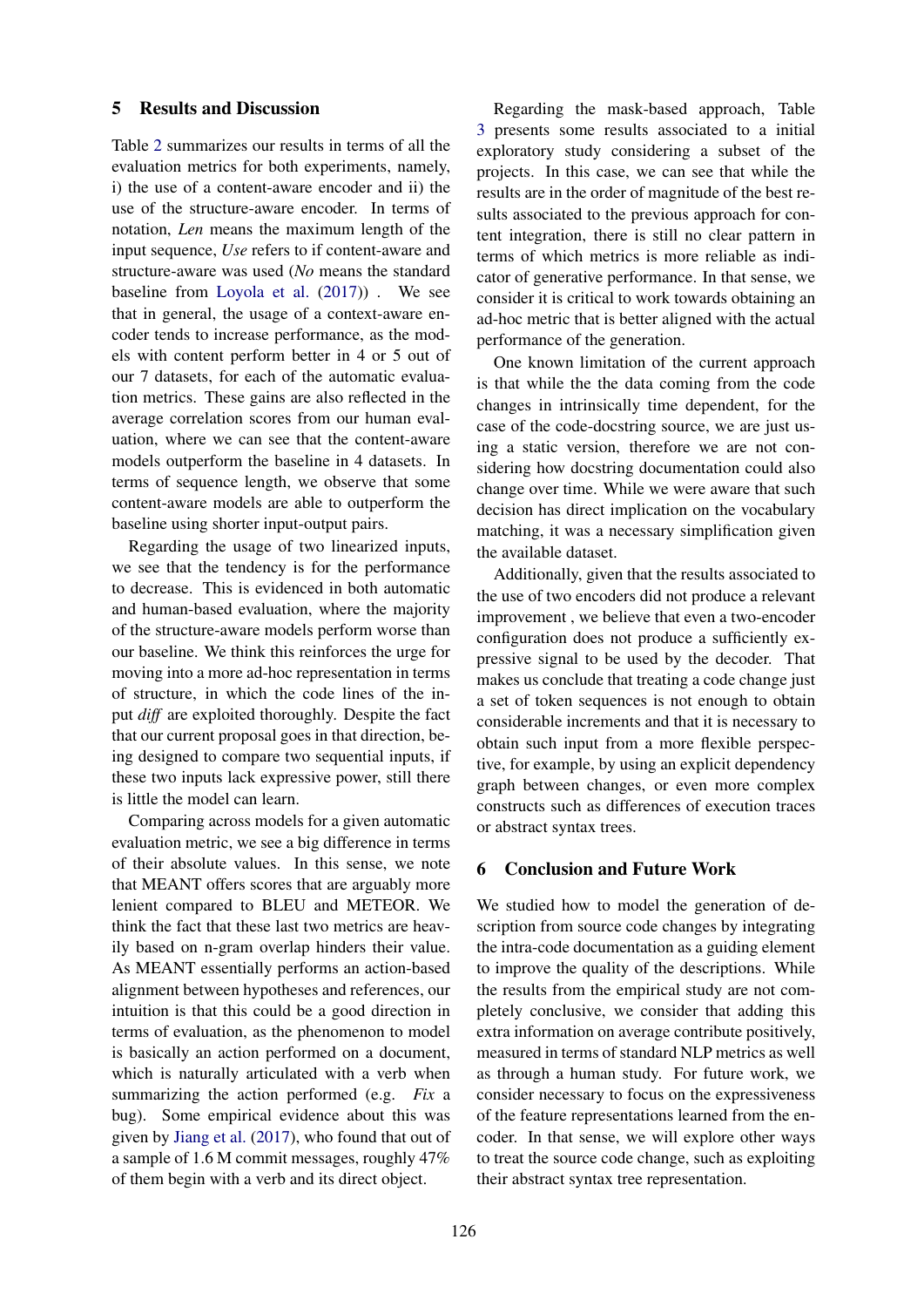| <b>Dataset</b> | Content-aware encoder |                |              |               |             |        | <b>Structure-aware encoder</b> |                |              |               |             |        |
|----------------|-----------------------|----------------|--------------|---------------|-------------|--------|--------------------------------|----------------|--------------|---------------|-------------|--------|
|                | Len.                  | Use            | <b>MEANT</b> | <b>METEOR</b> | <b>BLEU</b> | Human  | Len.                           | Use            | <b>MEANT</b> | <b>METEOR</b> | <b>BLEU</b> | Human  |
| Theano         | 200                   | No             | 0.1683       | 0.0505        | 0.0081      | 2.2533 | 100                            | No             | 0.1450       | 0.0310        | 0.0077      | 2.1667 |
|                | 300                   | Yes            | 0.1600       | 0.0360        | 0.0080      | 2.0667 | 300                            | <b>Yes</b>     | 0.0080       | 0.0061        | 0.0053      | 1.4533 |
|                | 200                   | N <sub>0</sub> | 0.1942       | 0.1074        | 0.0292      | 2.5067 | 200                            | No             | 0.2586       | 0.0738        | 0.0220      | 2.8400 |
| astropy        | 300                   | Yes            | 0.2170       | 0.1100        | 0.0300      | 2.4867 | 200                            | Yes            | 0.2697       | 0.0555        | 0.0167      | 2.7133 |
| flocker        | 300                   | N <sub>0</sub> | 0.0320       | 0.0405        | 0.0131      | 1.9133 | 300                            | No             | 0.1608       | 0.0668        | 0.0143      | 2.2267 |
|                | 100                   | Yes            | 0.1100       | 0.0540        | 0.0110      | 2.0467 | 100                            | Yes            | 0.1186       | 0.0375        | 0.0054      | 2.1267 |
| matplotlib     | 300                   | N <sub>o</sub> | 0.1944       | 0.0523        | 0.0126      | 2.3267 | 100                            | N <sub>0</sub> | 0.1687       | 0.0559        | 0.0139      | 2.3867 |
|                | 100                   | Yes            | 0.1240       | 0.0830        | 0.0220      | 2.4067 | 300                            | <b>Yes</b>     | 0.1357       | 0.0542        | 0.0174      | 2.0000 |
| mne-python     | 200                   | N <sub>0</sub> | 0.0147       | 0.0099        | 0.0052      | 2.2733 | 200                            | No             | 0.0568       | 0.0265        | 0.0171      | 2.4200 |
|                | 200                   | Yes            | 0.0200       | 0.0250        | 0.0170      | 1.7667 | 300                            | <b>Yes</b>     | 0.0587       | 0.0250        | 0.0230      | 2.3933 |
|                | 300                   | N <sub>0</sub> | 0.2798       | 0.0259        | 0.0275      | 2.4900 | 200                            | No             | 0.3151       | 0.0372        | 0.0187      | 2.4467 |
| nova           | 100                   | Yes            | 0.3350       | 0.0410        | 0.0240      | 2.8066 | 300                            | <b>Yes</b>     | 0.2976       | 0.0477        | 0.0236      | 2.7000 |
| scikit-learn   | 200                   | N <sub>0</sub> | 0.0669       | 0.1327        | 0.0276      | 2.0600 | 300                            | No             | 0.0547       | 0.0577        | 0.0170      | 2.0300 |
|                | 100                   | Yes            | 0.0590       | 0.1010        | 0.0220      | 2.2200 | 300                            | Yes            | 0.0586       | 0.0341        | 0.0113      | 2.1267 |

<span id="page-8-15"></span>Table 2: Best results using our context and structure aware architectures.

|                | <b>Best Value</b> |              |             |  |  |  |  |  |
|----------------|-------------------|--------------|-------------|--|--|--|--|--|
| <b>Dataset</b> | <b>METEOR</b>     | <b>MEANT</b> | <b>BLEU</b> |  |  |  |  |  |
| Theano         | 0.1953            | 0.2103       | 0.0112      |  |  |  |  |  |
| astropy        | 0.1077            | 0.2308       | 0.0302      |  |  |  |  |  |
| matplotlib     | 0.0950            | 0.2397       | 0.0289      |  |  |  |  |  |

<span id="page-8-16"></span>Table 3: Results of our content-based masking technique.

### References

- <span id="page-8-0"></span>Miltiadis Allamanis, Earl T. Barr, Premkumar T. Devanbu, and Charles A. Sutton. 2017. [A survey](http://arxiv.org/abs/1709.06182) [of machine learning for big code and naturalness.](http://arxiv.org/abs/1709.06182) *CoRR*, abs/1709.06182.
- <span id="page-8-1"></span>Miltiadis Allamanis, Hao Peng, and Charles Sutton. 2016. A convolutional attention network for extreme summarization of source code. In *International Conference on Machine Learning*, pages 2091–2100.
- <span id="page-8-11"></span>Mikel Artetxe, Gorka Labaka, and Eneko Agirre. 2017. Learning bilingual word embeddings with (almost) no bilingual data. In *Proceedings of the 55th Annual Meeting of the Association for Computational Linguistics (Volume 1: Long Papers)*, volume 1, pages 451–462.
- <span id="page-8-6"></span>Dzmitry Bahdanau, Kyunghyun Cho, and Yoshua Bengio. 2014. Neural machine translation by jointly learning to align and translate. *arXiv preprint arXiv:1409.0473*.
- <span id="page-8-10"></span>Antonio Valerio Miceli Barone and Rico Sennrich. 2017. A parallel corpus of python functions and documentation strings for automated code documentation and code generation. *arXiv preprint arXiv:1707.02275*.
- <span id="page-8-12"></span>Georg Brandl. 2016. Pygments: Python syntax highlighter. <http://pygments.org>.
- <span id="page-8-8"></span>Raymond P.L. Buse and Westley R. Weimer. 2010. [Automatically documenting program changes.](https://doi.org/10.1145/1858996.1859005) In *Proceedings of the IEEE/ACM International Conference on Automated Software Engineering*, ASE '10, pages 33–42, New York, NY, USA. ACM.
- <span id="page-8-13"></span>Ronan Collobert, Jason Weston, Lon Bottou, Michael Karlen, Koray Kavukcuoglu, and Pavel Kuksa. 2011. [Natural Language Processing \(Almost\) from](http://dl.acm.org/citation.cfm?id=1953048.2078186) [Scratch.](http://dl.acm.org/citation.cfm?id=1953048.2078186) *Journal of Machine Learning Research*, 12:2493–2537.
- <span id="page-8-7"></span>Luis Fernando Cortés-Coy, Mario Linares Vásquez, Jairo Aponte, and Denys Poshyvanyk. 2014. On automatically generating commit messages via summarization of source code changes. In *SCAM*, volume 14, pages 275–284.
- <span id="page-8-4"></span>Xiaodong Gu, Hongyu Zhang, Dongmei Zhang, and Sunghun Kim. 2016. [Deep api learning.](https://doi.org/10.1145/2950290.2950334) In *Proceedings of the 2016 24th ACM SIGSOFT International Symposium on Foundations of Software Engineering*, FSE 2016, pages 631–642, New York, NY, USA. ACM.
- <span id="page-8-2"></span>Abram Hindle, Earl T Barr, Zhendong Su, Mark Gabel, and Premkumar Devanbu. 2012. On the naturalness of software. In *Software Engineering (ICSE), 2012 34th International Conference on*, pages 837–847. IEEE.
- <span id="page-8-3"></span>Xuan Huo, Ming Li, and Zhi-Hua Zhou. 2016. [Learn](http://dl.acm.org/citation.cfm?id=3060832.3060845)[ing unified features from natural and programming](http://dl.acm.org/citation.cfm?id=3060832.3060845) [languages for locating buggy source code.](http://dl.acm.org/citation.cfm?id=3060832.3060845) In *Proceedings of the Twenty-Fifth International Joint Conference on Artificial Intelligence*, IJCAI'16, pages 1606–1612. AAAI Press.
- <span id="page-8-5"></span>Srinivasan Iyer, Ioannis Konstas, Alvin Cheung, and Luke Zettlemoyer. 2016. [Summarizing source code](http://www.aclweb.org/anthology/P16-1195) [using a neural attention model.](http://www.aclweb.org/anthology/P16-1195) In *Proceedings of the 54th Annual Meeting of the Association for Computational Linguistics (Volume 1: Long Papers)*, pages 2073–2083, Berlin, Germany. Association for Computational Linguistics.
- <span id="page-8-9"></span>Siyuan Jiang, Ameer Armaly, and Collin McMillan. 2017. Automatically generating commit messages from diffs using neural machine translation. In *Proceedings of the 32nd IEEE/ACM International Conference on Automated Software Engineering*, pages 135–146. IEEE Press.
- <span id="page-8-14"></span>Diederik P. Kingma and Jimmy Ba. 2014. Adam: A method for stochastic optimization. *CoRR*.